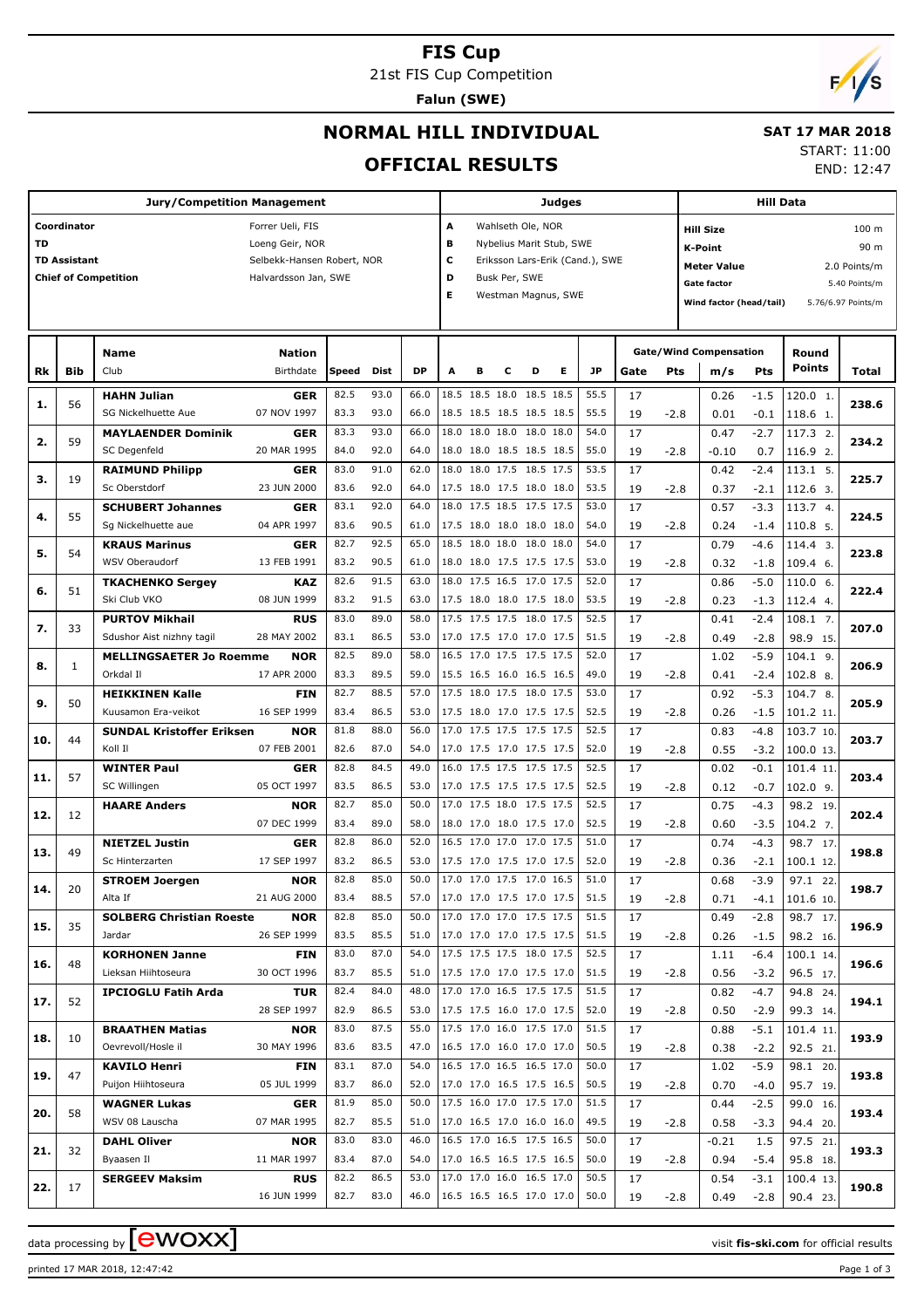# **FIS Cup**

21st FIS Cup Competition

**Falun (SWE)**

# $F/1/s$

END: 12:47

## **NORMAL HILL INDIVIDUAL**

#### **SAT 17 MAR 2018** START: 11:00

#### **OFFICIAL RESULTS**

|           |            | <b>Name</b>                  | <b>Nation</b> |        |      |           |      |   |                          |   |                          |           | <b>Gate/Wind Compensation</b> |        |      |            | Round<br><b>Points</b> |       |
|-----------|------------|------------------------------|---------------|--------|------|-----------|------|---|--------------------------|---|--------------------------|-----------|-------------------------------|--------|------|------------|------------------------|-------|
| <b>Rk</b> | <b>Bib</b> | Club                         | Birthdate     | lSpeed | Dist | <b>DP</b> | A    | в | c                        | D | Е                        | <b>JP</b> | Gate                          | Pts    | m/s  | <b>Pts</b> |                        | Total |
| 23.       | 45         | <b>MERILAEINEN Eetu</b>      | <b>FIN</b>    | 83.0   | 86.0 | 52.0      | 17.0 |   | 17.0 17.0 17.0 16.5      |   |                          | 51.0      | 17                            |        | 0.55 | $-3.2$     | 99.8<br>15.            | 188.1 |
|           |            | Jyvaeskylae Ski club         | 19 APR 1997   | 83.4   | 83.0 | 46.0      |      |   | 17.0 16.0 16.5 16.0 16.5 |   |                          | 49.0      | 19                            | $-2.8$ | 0.68 | $-3.9$     | 88.3<br>25.            |       |
| 24.       | 42         | <b>VANSKA Elias</b>          | <b>FIN</b>    | 82.9   | 87.0 | 54.0      |      |   | 17.0 17.5 17.5 18.0 17.5 |   |                          | 52.5      | 17                            |        | 1.68 | $-9.7$     | 96.8<br>23.            | 182.8 |
|           |            | Lieksa Ski club              | 20 JUL 1996   | 83.6   | 81.5 | 43.0      |      |   | 16.5 16.5 16.5 16.0 15.5 |   |                          | 49.0      | 19                            | $-2.8$ | 0.55 | $-3.2$     | 86.0<br>29.            |       |
| 25.       | 5          | <b>HERMANSON Ivo-Niklas</b>  | <b>EST</b>    | 82.7   | 83.0 | 46.0      | 16.5 |   | 17.0 17.0 17.0 17.0      |   |                          | 51.0      | 17                            |        | 1.16 | $-6.7$     | 90.3<br>28.            | 182.1 |
|           |            | Nomme Sportclub              | 13 JUN 2000   | 83.3   | 83.0 | 46.0      |      |   | 16.5 17.0 16.5 16.5 16.5 |   |                          | 49.5      | 18                            |        | 0.65 | $-3.7$     | 91.8<br>22             |       |
| 26.       | 21         | <b>VETELAINEN Jonne</b>      | <b>FIN</b>    | 82.3   | 84.5 | 49.0      | 16.5 |   | 16.0 16.5 17.0 16.5      |   |                          | 49.5      | 17                            |        | 0.67 | $-3.9$     | 94.6<br>25.            | 181.5 |
|           |            | Kuusamon Era-veikot          | 12 JUL 2000   | 82.9   | 82.0 | 44.0      |      |   | 15.5 16.5 17.0 15.5 16.5 |   |                          | 48.5      | 19                            | $-2.8$ | 0.49 | $-2.8$     | 86.9<br>26.            |       |
| 27.       | 43         | <b>BREIVIK Andreas Varsi</b> | <b>NOR</b>    | 82.0   | 84.0 | 48.0      | 17.0 |   | 17.5 17.5 17.5 17.5      |   |                          | 52.5      | 17                            |        | 1.08 | $-6.2$     | 94.3<br>26.            | 180.9 |
|           |            | Tromsoe Skiklub              | 20 NOV 1997   | 82.7   | 80.5 | 41.0      |      |   | 17.0 17.5 16.5 17.0 17.0 |   |                          | 51.0      | 19                            | $-2.8$ | 0.46 | $-2.6$     | 86.6<br>27.            |       |
| 28.       | 3          | <b>ALTER Markkus</b>         | <b>EST</b>    | 82.0   | 82.5 | 45.0      |      |   | 16.5 16.5 16.5 17.0 16.5 |   |                          | 49.5      | 17                            |        | 0.77 | $-4.4$     | 90.1<br>29.            | 179.2 |
|           |            | Pohjakotkas Sport society    | 27 JUN 2002   | 82.3   | 80.0 | 40.0      |      |   |                          |   | 16.0 16.5 16.5 16.5 16.5 | 49.5      | 18                            |        | 0.07 | $-0.4$     | 89.1<br>24.            |       |
| 29.       | 11         | <b>DEMIR Ayberk</b>          | <b>TUR</b>    | 82.9   | 82.5 | 45.0      |      |   | 16.5 16.5 17.0 15.5 16.5 |   |                          | 49.5      | 17                            |        | 0.59 | $-3.4$     | 91.1<br>27             | 177.2 |
|           |            |                              | 14 FEB 1997   | 83.2   | 82.5 | 45.0      |      |   |                          |   | 16.5 16.5 16.5 16.5 16.5 | 49.5      | 19                            | $-2.8$ | 0.98 | $-5.6$     | 86.1<br>28.            |       |
| 30.       | 40         | <b>BEDIR Muhammed Ali</b>    | <b>TUR</b>    | 82.6   | 84.5 | 49.0      | 16.0 |   | 16.5 16.5 16.5 16.5      |   |                          | 49.5      | 17                            |        | 1.55 | $-8.9$     | 89.6<br>30.            | 165.3 |
|           |            |                              | 24 MAR 2000   | 82.8   | 75.0 | 30.0      |      |   | 15.0 16.0 16.0 14.5 16.0 |   |                          | 47.0      | 18                            |        | 0.23 | $-1.3$     | 75.7<br>30.            |       |

|     |                | Not qualified for final round                                   |                           |      |      |      |                          |      |    |                |      |
|-----|----------------|-----------------------------------------------------------------|---------------------------|------|------|------|--------------------------|------|----|----------------|------|
| 31. | 22             | <b>LOE Jostein</b><br>Raufoss II                                | <b>NOR</b><br>16 SEP 1994 | 82.7 | 80.0 | 40.0 | 16.5 17.0 16.5 17.0 16.5 | 50.0 | 17 | 0.14<br>$-0.8$ | 89.2 |
| 32. | 53             | <b>TAEHKAEVUORI Frans</b><br>Lahden Hiihtoseura                 | <b>FIN</b><br>29 APR 1992 | 82.5 | 84.0 | 48.0 | 15.5 15.5 15.5 15.5 16.5 | 46.5 | 17 | 0.95<br>$-5.5$ | 89.0 |
| 33. | $\overline{2}$ | <b>KARTA Samet</b>                                              | <b>TUR</b><br>09 SEP 1993 | 82.2 | 83.0 | 46.0 | 15.5 15.5 15.5 16.5 16.5 | 47.5 | 17 | 0.84<br>$-4.8$ | 88.7 |
| 34. | 36             | <b>AHONEN Mico</b><br>Lahden Hiihtoseura                        | <b>FIN</b><br>27 NOV 2001 | 82.4 | 81.5 | 43.0 | 16.5 16.5 16.5 16.5 17.0 | 49.5 | 17 | 0.71<br>$-4.1$ | 88.4 |
| 35. | 30             | <b>KARPENKO Nikolay</b><br>Dinamo                               | <b>KAZ</b><br>10 AUG 1981 | 82.9 | 79.5 | 39.0 | 15.5 17.0 16.5 17.0 16.0 | 49.5 | 17 | $-2.5$<br>0.43 | 86.0 |
| 36. | 13             | <b>FREDHEIM Kenneth Henningsm NOR</b><br>Nansen II              | 08 FEB 1997               | 82.3 | 79.0 | 38.0 | 16.5 17.0 17.5 17.0 16.5 | 50.5 | 17 | 0.51<br>$-2.9$ | 85.6 |
| 37. | 46             | <b>CINTIMAR Muhammet Irfan</b>                                  | TUR<br>16 JUL 1997        | 82.4 | 80.0 | 40.0 | 16.5 17.0 17.5 17.5 17.0 | 51.5 | 17 | 1.04<br>$-6.0$ | 85.5 |
| 38. | 27             | <b>MARCHUKOV Aleksandr</b><br>Sankt-Petersburg                  | <b>RUS</b><br>08 OCT 2000 | 82.6 | 79.0 | 38.0 | 15.0 15.5 15.0 15.5 15.5 | 46.0 | 17 | 0.22<br>$-1.3$ | 82.7 |
| 39. | 39             | <b>POHJOLA Arttu</b><br>Lahden Hiihtoseura                      | <b>FIN</b><br>07 JUN 2001 | 81.6 | 78.5 | 37.0 | 16.5 16.5 16.5 16.0 16.0 | 49.0 | 17 | 0.65<br>$-3.7$ | 82.3 |
| 40. | 41             | <b>NIKOLAEV Konstantin</b><br>Start Permsky krai                | <b>RUS</b><br>26 JUL 2000 | 82.1 | 80.5 | 41.0 | 15.5 16.5 16.0 16.5 15.5 | 48.0 | 17 | $-8.1$<br>1.41 | 80.9 |
| 41. | 29             | <b>SAAPUNKI Joni</b><br>Kuusamon Era-veikot                     | <b>FIN</b><br>31 JAN 1998 | 81.7 | 73.5 | 27.0 | 16.0 16.0 16.5 16.5 16.5 | 49.0 | 17 | $-0.04$<br>0.3 | 76.3 |
| 42. | 26             | <b>LARSSON Josef</b><br>Solleftea Gif                           | <b>SWE</b><br>05 DEC 1989 | 82.2 | 73.0 | 26.0 | 16.0 16.0 16.0 16.0 16.5 | 48.0 | 17 | 0.39<br>$-2.2$ | 71.8 |
| 43. | 9              | <b>DEVYATKIN Nikita</b>                                         | <b>KAZ</b><br>03 APR 1999 | 81.6 | 75.0 | 30.0 | 15.5 16.5 15.5 15.5 16.5 | 47.5 | 17 | $-7.5$<br>1.30 | 70.0 |
| 44. | 8              | <b>GUNGEN Muhammed Munir</b>                                    | <b>TUR</b><br>24 AUG 1998 | 82.8 | 73.5 | 27.0 | 15.0 16.0 16.5 16.5 16.5 | 49.0 | 17 | $-6.7$<br>1.16 | 69.3 |
| 45. | 25             | <b>SARKISIANI Artur</b><br>Bakuriani                            | <b>GEO</b><br>29 AUG 1996 | 82.1 | 72.0 | 24.0 | 15.0 15.5 15.5 15.0 15.5 | 46.0 | 17 | 0.33<br>$-1.9$ | 68.1 |
| 46. | 37             | <b>MOLNAR Florian</b><br>Koszegi SE                             | <b>HUN</b><br>14 MAR 2002 | 82.1 | 72.5 | 25.0 | 15.5 15.5 15.5 16.0 16.5 | 47.0 | 17 | 0.81<br>$-4.7$ | 67.3 |
| 47. | 31             | <b>DEAN Decker</b><br>Steamboat Springs winter spor 08 AUG 2000 | <b>USA</b>                | 82.1 | 69.0 | 18.0 | 15.5 16.5 16.5 16.0 16.0 | 48.5 | 17 | 0.32<br>$-1.8$ | 64.7 |

data processing by **CWOXX**  $\blacksquare$